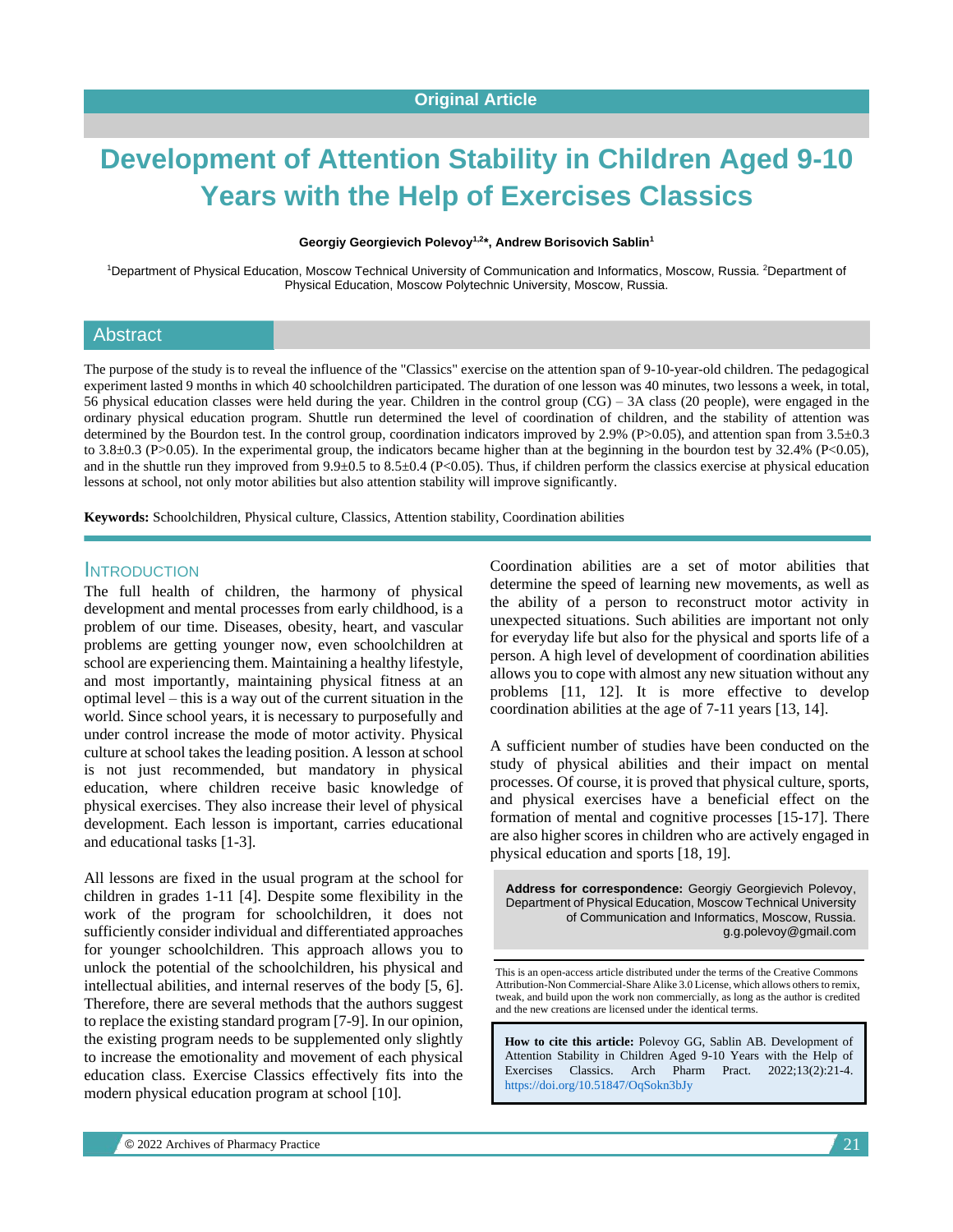In this study, it is necessary to identify the significance of exercises Classics for the formation of attention stability of schoolchildren.

# MATERIALS AND METHODS

#### *Study Design and Population*

Control study: The study involved primary school children in the number of 40 people. They were allowed to take physical education classes for health reasons. Schoolchildren of 9-10 years old, studied in the third grade of school №60 (city - Kirov, Russia).

#### *Procedure*

From September to May, during the school year, the pedagogical experiment lasted. The duration of one lesson was 40 minutes, two lessons a week, in total, 56 physical education classes were held during the year.

Children in the control group  $(CG)$  – 3A class (20 people), were engaged in the ordinary physical education program [4].

Schoolchildren from the experimental group (EG) studied in grade 3b and studied according to the usual program and performed the exercise "Classics" **(Table 1)**.

| Table 1. Exercise «Classic's» |           |  |  |          |       |  |  |          |              |  |  |
|-------------------------------|-----------|--|--|----------|-------|--|--|----------|--------------|--|--|
|                               | 6 1       |  |  |          | 3 2   |  |  |          | 6 $2 \t3$    |  |  |
|                               | 2 $5 \t3$ |  |  |          | 7 9   |  |  |          | 5 9          |  |  |
| 9                             | 7 8       |  |  |          | 6 5 8 |  |  |          | $\mathbf{1}$ |  |  |
|                               | Square 1  |  |  | Square 2 |       |  |  | Square 3 |              |  |  |

#### *Measuring Tools*

In the gym, 9 squares of 60 centimeters are drawn, they have numbers (1-9). During the lesson, the children must jump from square number 1 to square number 2 and so on, then vice versa to number 1. If the students make a mistake, they start over. All numbers change in each lesson; students must overcome all 3 large squares (27 small ones) during the lesson. Before the study, the children passed the standards:

- 1. Shuttle run 3x10 m (coordination abilities) [20].
- 2. Methodic «Test Bourdon» (attention stability) (Fragment of the test is in **Table 2**) [21].

| Table 2. Fragment of the Test Bourdon |  |  |  |  |  |  |  |
|---------------------------------------|--|--|--|--|--|--|--|
| 35679865243561956428376494653823      |  |  |  |  |  |  |  |
| 5679865243561465983764582537694       |  |  |  |  |  |  |  |
| 6854213568975468337649867524356       |  |  |  |  |  |  |  |
| 8975431652867946538727765654848       |  |  |  |  |  |  |  |
| 9798376494676321534564979879856       |  |  |  |  |  |  |  |
| 4243324632163959776458253769466       |  |  |  |  |  |  |  |
| 7986524356146598376458253769468       |  |  |  |  |  |  |  |
| 5421356897546538727656536426265       |  |  |  |  |  |  |  |
| 6548489798763215345649798798564       |  |  |  |  |  |  |  |
| 243324632163959759756                 |  |  |  |  |  |  |  |

In 150 seconds, the children must cross out the number that the teacher says, for example, the number "3".

Formula results 
$$
S=(0.5N-2.8n)/t
$$
;\n
$$
(1)
$$

 $N$  – numbers that the student looked at during the test; tworking time;  $n - sum$  of errors.

At the end build a graph with indicators S (up) every 0.25 points and t (to the right) every 30 seconds.

5 points – the line does not go beyond one zone (an excellent indicator of attention stability).

4 points – 2 zones, 3 points – 3 zones, 2 points – 4 zones, 1 point –5 zones.

#### *Data Analyses*

In the course of processing the results, Microsoft excel 2016 programs were used (calculating the arithmetic mean), biostat 2009, in which the indicator of the parametric criterion tstudent was determined, the result was considered significant at P<0.05 [22, 23].

### **RESULTS AND DISCUSSION**

Before and after the study, all schoolchildren in class 3A and 3B took the «Shuttle run» test and Methodic «Test Bourdon». After the experiment ends, the results look different **(Table 3)**.

| Table 3. Coordination abilities and attention stability of children 9-10 years old n=20 in CG, n=20 in EG |                    |               |               |          |  |  |  |  |
|-----------------------------------------------------------------------------------------------------------|--------------------|---------------|---------------|----------|--|--|--|--|
|                                                                                                           | Control group      |               |               |          |  |  |  |  |
| Test                                                                                                      | <b>Before</b>      | After         | %             | P        |  |  |  |  |
| Shuttle run $3x10$ m (s)                                                                                  | $10.2 \pm 0.6$     | $9.9 \pm 0.5$ | 2.9           | P > 0.05 |  |  |  |  |
| Test Bourdon (points)                                                                                     | $3.5 \pm 0.3$      | $3.8 \pm 0.3$ | 8.6           | P > 0.05 |  |  |  |  |
| Test                                                                                                      | Experimental group |               |               |          |  |  |  |  |
|                                                                                                           | <b>Before</b>      | After         | $\frac{0}{6}$ | P        |  |  |  |  |
| Shuttle run $3x10$ m (s)                                                                                  | $9.9 \pm 0.5$      | $8.5 \pm 0.4$ | 14.1          | P<0.05   |  |  |  |  |
| Test Bourdon (points)                                                                                     | $3.4 \pm 0.3$      | $4.5 \pm 0.4$ | 32.4          | P<0.05   |  |  |  |  |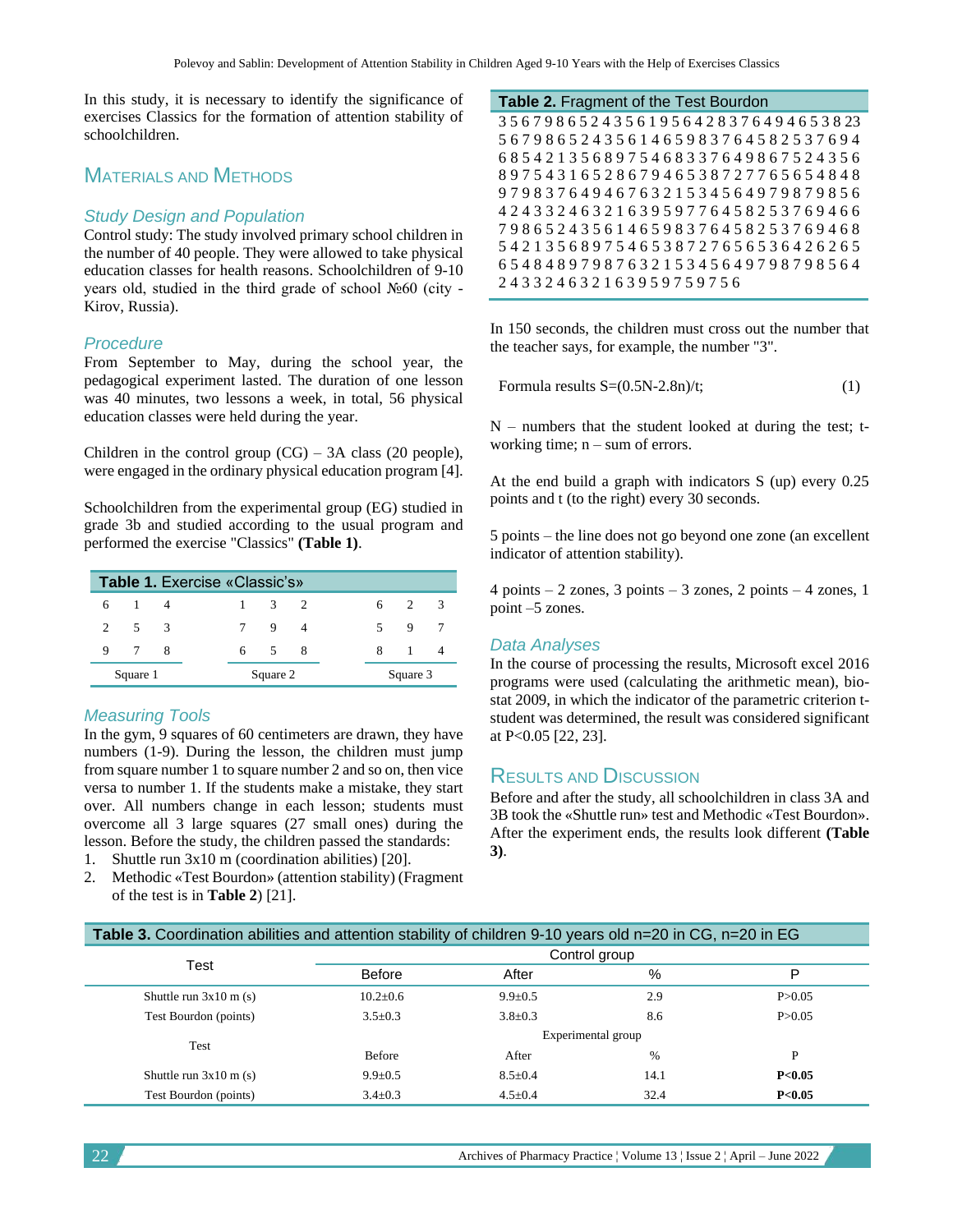According to the results of **Table 3**, it can be seen that the indicators of all schoolchildren became higher than they were. Children of their CG improved motor performance by 2.9% (P> 0.05), and stability of attention from  $3.5 \pm 0.3$  to 3.8  $\pm$  0.3 (P > 0.05). Thus, children in grade 3A who were involved in a regular physical education program were able to improve their physical and mental qualities, but not significantly.

Children from grade 3B also improved in both tests, but their results were significantly higher. In the test for coordination ability indicators, there were improvements from 9.9±0.5 to  $8.5\pm0.4$  (P<0.05), and in the «Test Bourdon» test, the indicators improved by  $32.4\%$  (P<0.05). Indicators of schoolchildren from class 3B indicate the absolute effectiveness of introducing exercise Classics in the process of younger schoolchildren in physical culture.

Special attention should be paid to the health and optimal state of physical abilities from early childhood. That is why there is a lesson in physical culture in secondary schools. It is mandatory to attend and very important from the point of view of improving children's health, and the results of all classes are summed up every year [1-3].

Of course, there is a standard physical education program at school, it is not ideal and requires minor adjustments. However, some authors believe that the standard program should be completely replaced with new methods and exercises [7-9]. We believe that this is wrong because the standard physical education program at school provides a significant amount of physical exercises that we can apply in everyday life. The usual program gives a complex of all exercises for different muscle groups.

The addition of the ordinary program can be attained through the employment of exercise Classics in each physical education lesson. Previously, it was proved that exercise Classics improves the indicators of physical and coordination abilities [10].

A new study confirms the effectiveness of the introduction of an individual approach to the educational process of schoolchildren. Using this approach in physical education classes, we more effectively develop each schoolchild physical development [5, 6, 24].

The results of the new study not only complement the existing physical education program at school, but also show an effective relationship between physical abilities and mental processes. It has been proven that those kids who perform the hopscotch exercise in each physical education class at school will significantly improve motor and mental abilities, such as attention stability. In some studies, the relationship between mental abilities and physical qualities has been proven [15- 17], as well as the impact of physical education in school on schoolchildren's performance in school [18, 19]. The article is promising, since the topic of public health in different countries is relevant [25-29].

## **CONCLUSION**

Based on the results of the study, it can be concluded that the indicators of motor abilities of younger students will improve significantly if children perform the Classics exercises. In addition, the indicators of attention stability will become higher. The effectiveness of physical education classes at school will increase. Such studies are relevant and promising for further studies.

ACKNOWLEDGMENTS: Authors would like to thank all participants of the study.

CONFLICT OF INTEREST: None

FINANCIAL SUPPORT: None

ETHICS STATEMENT: All procedures met the ethical standards of the 1964 Declaration of Helsinki. Informed consent was obtained from all parents of the children included in the study.

#### **REFERENCES**

- 1. Chen S, Kim Y, Gao Z. The contributing role of physical education in youth's daily physical activity and sedentary behavior. BMC Public Health. 2014;14(1):1-7. doi:10.1186/1471-2458-14-110
- 2. Wallhead T, Garn A, Vidoni C. Sport Education and social goals in physical education: relationships with enjoyment, relatedness, and leisure-time physical activity. Phys Educ Sport Pedagogy. 2012;18(4):427-41. doi:10.1080/17408989.2012.690377
- 3. Carpenter P, Morgan K. Motivational Climate, Personal Goal Perspectives, and Cognitive and Affective Responses in Physical Education Classes. Eur J Phys Educ. 1999;4(1):31-44. doi:10.1080/1740898990040103
- 4. Lyakh VI. Physical culture. Grades 1-4: Textbook for general education institutions. – Moscow: Education; 2013. p. 190.
- 5. Kühnhausen J, Dirk J, Schmiedek F. Individual classification of elementary school children's physical activity: A time-efficient, groupbased approach to reference measurements. Behav Res Methods. 2016;49(2):685-97. doi:10.3758/s13428-016-0724-2
- 6. Barker D, Quennerstedt M, Annerstedt C. Learning through group work in physical education: a symbolic interactionist approach. Sport, Educ Soc. 2015;20(5):604-23. doi:10.1080/13573322.2014.962493
- 7. Dobbins M, Husson H, DeCorby K, LaRocca RL. School-based physical activity programs for promoting physical activity & fitness in children and adolescents aged 6 to 18. Cochrane Database Syst Rev. 2013;2. doi:10.1002/14651858.CD007651.pub2
- 8. Chiodera P, Volta E, Gobbi G, Milioli MA, Mirandola P, Bonetti A, et al. Specifically designed physical exercise programs improve children's motor abilities. Scand J Med Sci Sports. 2008;18(2):179-87. doi:10.1111/j.1600-0838.2007.00682.x
- 9. Dallolio L, Ceciliani A, Sanna T, Garulli A. Proposal for an Enhanced Physical Education Program in the Primary School: Evaluation of Feasibility and Effectiveness in Improving Physical Skills and Fitness. J Phys Act Health. 2016;13(10):1024-34. doi:10.1123/jpah.2015-0694
- 10. Polevoy G. Development of a sense of rhythm in children 8-9 years old with the help of exercise 'Classic's'. Sri Lanka J Child Health. 2020;49(2):140-4. doi:10.4038/sljch.v49i2.8961
- 11. Bokin, A. Influence of coordination abilities of young karatekas on productivity of their sports activity. Soc-Econ Phenom Proc. 2013;12(58):198-201. doi:10.3200/JMBR.40.5.400-408
- 12. Erceg M, Zagorac N, Katić R. The impact of football training on motor development in male children. Coll Antropol. 2008;32(1):241-7.
- 13. Charles HZ, Megan RG, Robert BM, Jana MK, Nathan AF. Sensitive Periods. Monogr Soc Res Child Dev. 2011;76(4):147-62. doi:10.1111/j.1540-5834.2011.00631.x